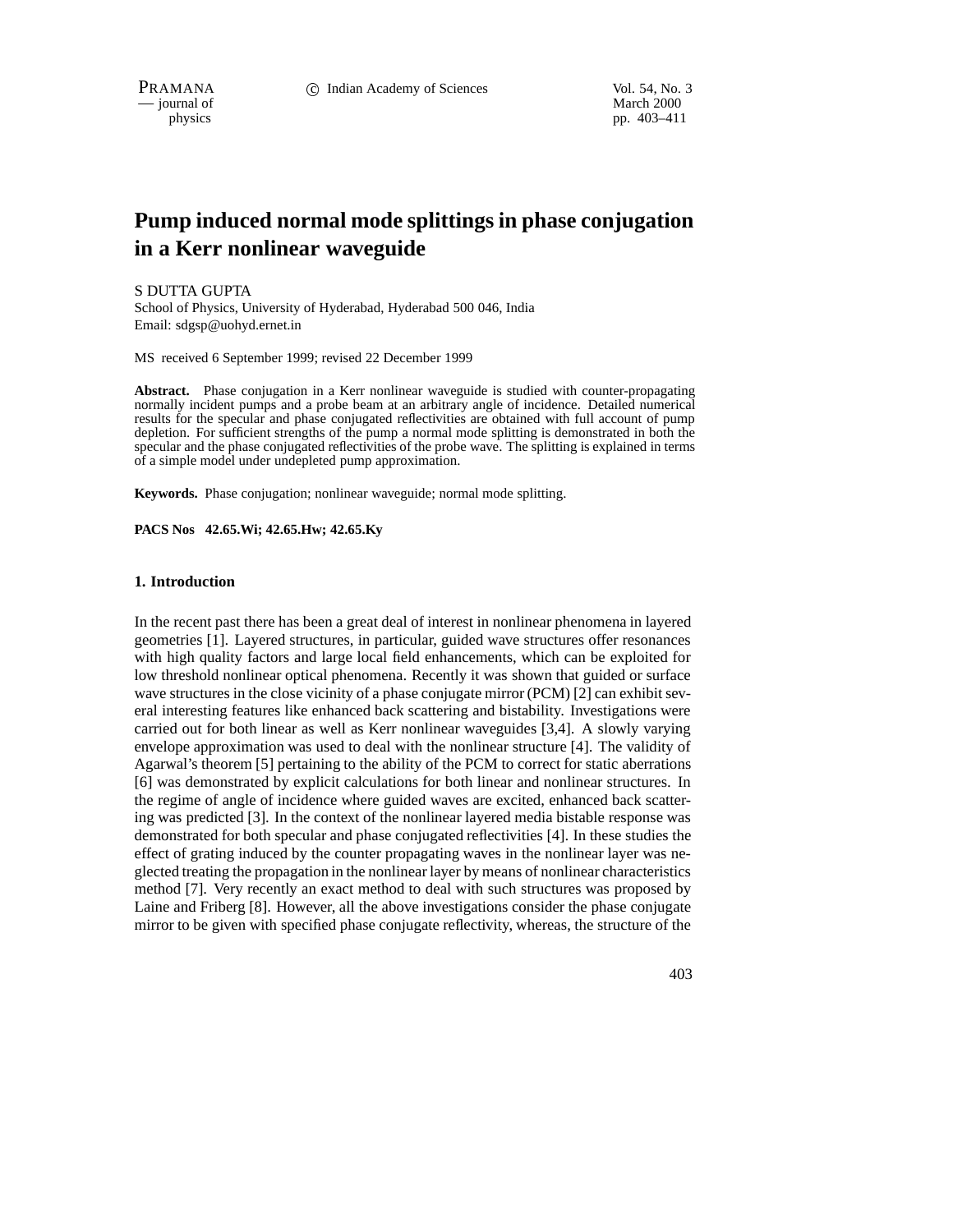## *S Dutta Gupta*

PCM itself with a nonlinear medium can be complicated [2]. In this paper we address a very general problem of degenerate four wave mixing in a Kerr nonlinear waveguide retaining the effects of the grating induced by the interacting waves to the first order. The treatment is exact in the sense that full Maxwell boundary conditions are used and no approximations as regards the mutual strengths of the pump and signal are made. In other words, approximations like the slowly varying envelope and undepleted pump, leading to significant simplifications, are not used. We calculate the specular and phase conjugated reflectivities from the structure. We show that there is an enhancement in the reflectivities, whenever the guided modes are excited. Moreover, for larger pump strengths, we demonstrate a splitting of the guided mode resonances. The origin of the splittings is explained in terms of a simple model of coupled waves derived from the exact equations under the undepleted pump approximation. The coupling strength is shown to be proportional to the pump intensity. Besides, the possibility of resolving the split resonances is shown to be critically dependent on the quality factors associated with the guided modes.

## **2. Mathematical formulation**

Consider the structure shown in figure 1 consisting of a nonlinear guiding layer of width  $d_2$  on a linear substrate with dielectric constant  $\varepsilon_1$ . The guiding layer is loaded on top by a high index prism with dielectric constant  $\varepsilon_4$  after a spacer layer with width  $d_3$  and dielectric constant  $\varepsilon_3$ . The nonlinearity is given by the intensity dependent dielectric function  $\varepsilon_2$  as

$$
\varepsilon_2 = \varepsilon_{20} [1 + \alpha |E|^2],\tag{1}
$$

where  $\varepsilon_{20}$  is the dielectric constant at vanishing power levels and  $\alpha$  is the nonlinearity parameter. Let the structure be illuminated from top and bottom by pump waves with complex amplitudes  $A_{4+}$  and  $A_{1-}$ , respectively. Let also a probe wave with amplitude  $B_{4+}$  be incident on the structure from top at an angle  $\theta$ . We assume all the waves to be



**Figure 1.** Schematic view of the nonlinear waveguide. The parameters are as follows:  $\varepsilon_1$ =3.1329,  $\varepsilon_{20}$ =12.9599+0.045i,  $\varepsilon_3$ =1.0,  $\varepsilon_4$ =6.145,  $d_2$ =5.5  $\mu$ m,  $d_3$ =0.12  $\mu$ m,  $\lambda$ =0.82  $\mu$ m.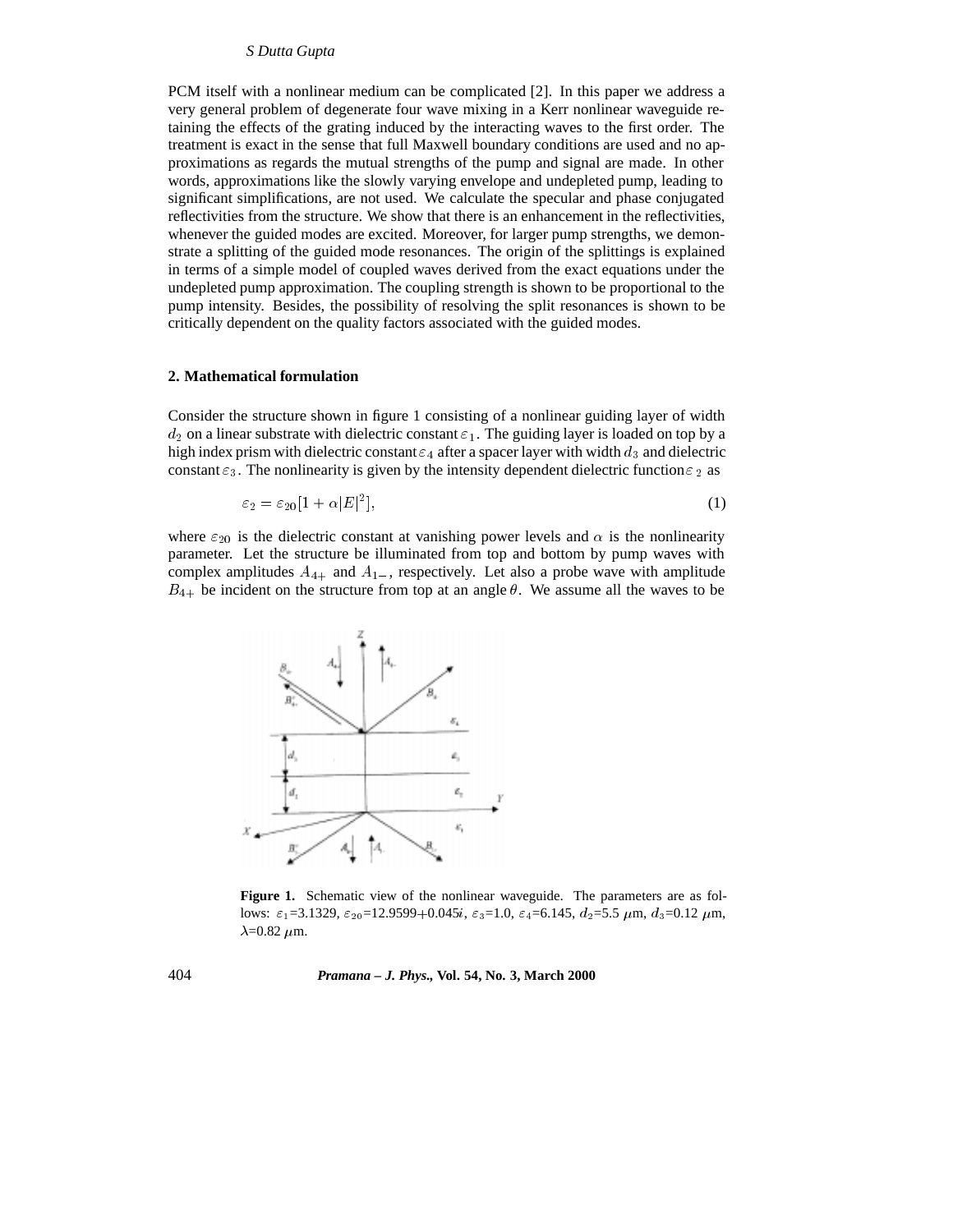s-polarized plane waves with frequency  $\omega$ . For the only non-vanishing x-component of the field  $E_2$  in the nonlinear layer the wave equation reads as follows:

$$
\frac{\partial^2 E_2}{\partial y^2} + \frac{\partial^2 E_2}{\partial z^2} + \varepsilon_{20} [1 + |E_2|^2] E_2 = 0.
$$
 (2)

Equation (2) is written in terms of the dimensionless quantities using the following transformations

$$
y \to k_0 y, \quad z \to k_0 z, \quad E \to \sqrt{\alpha} E,\tag{3}
$$

where,  $k_0 = \omega/c$  is the vacuum wave vector. There is no x dependence in eq. (2) since the structure is assumed to be infinite along the  $x$  direction. The most important step is to split the field in three parts corresponding to the pump, probe (signal) and the phase conjugated waves

$$
E_2 = E_p + E_s e^{i p_y y} + E_c e^{-i p_y y},\tag{4}
$$

where

$$
p_y = \sqrt{\varepsilon_4} \sin \theta \tag{5}
$$

is the surface component of the wave vector (normalized to  $k_0$ ) continuous across the interfaces. In writing eq. (4) we ignored the higher order scatterings containing terms like  $e^{\pm 2i p_y y}$ . Substituting eq. (4) in eq. (2) and collecting terms proportional to  $e^0$ ,  $e^{\pm i p_y y}$ , one can write down the coupled nonlinear equations for  $E_c$ ,  $E_p$  and  $E_s$  as follows:

$$
\frac{\mathrm{d}^2 E_p}{\mathrm{d}z^2} = -\varepsilon_{20} \left[ E_p (1 + |E_p|^2 + 2|E_s|^2 + 2|E_c|^2) + 2E_s E_c E_p^* \right],\tag{6}
$$

$$
\frac{\mathrm{d}^{2}E_{s}}{\mathrm{d}z^{2}} = -p_{z}^{2}E_{s} - \varepsilon_{20} \left[ E_{s} (2|E_{p}|^{2} + |E_{s}|^{2} + 2|E_{c}|^{2}) + E_{p}^{2} E_{c}^{*} \right],\tag{7}
$$

$$
\frac{\mathrm{d}^2 E_c}{\mathrm{d} z^2} = -p_z^2 E_c - \varepsilon_{20} \left[ E_c (2|E_p|^2 + 2|E_s|^2 + |E_c|^2) + E_p^2 E_s^* \right],\tag{8}
$$

where  $p_z = \sqrt{\epsilon_{20} - p_u^2}$  is the normalized z-component of the wave vector in the limit of vanishing intensities in the nonlinear layer. It is clear from eqs (6)–(8) that an analytical solution of this system poses a formidable problem. However, for undepleted pump, simple solutions can be worked out. Under this approximation, when weak signal and phase conjugated waves do not affect the pump, eq. (6) can be solved in terms of the forward (along negative  $z$  direction) and backward waves. This leads to the nonlinear characteristics matrix approach which has been used extensively in the context of various layered media [7,9]. The information about the pump distribution in the nonlinear layer can then be used to solve eqs (7) and (8). In this paper we do not resort to such approximate method. We solve eqs (6)–(8) numerically with appropriate boundary conditions. Note that the propagation of ordinary (along  $+y$  direction) and the phase conjugated waves (along  $-y$ direction) in the linear layers can be handled by means of standard characteristic matrices [10].

*Pramana – J. Phys.,* **Vol. 54, No. 3, March 2000** 405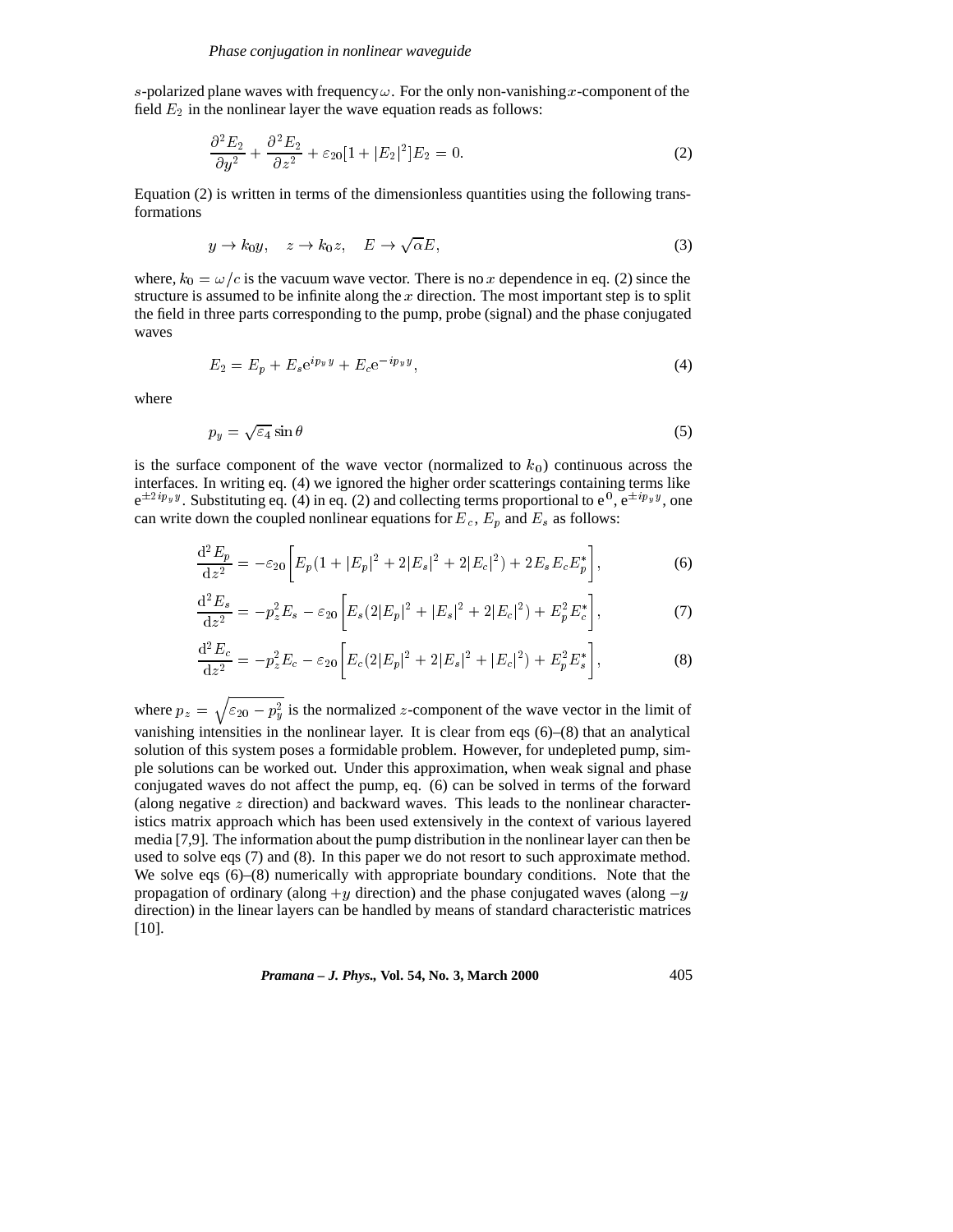# *S Dutta Gupta*

In what follows, we present the outline of the boundary conditions and the numerical scheme to obtain the ordinary and phase conjugate reflectivities. Writing the solutions in the linear media as in refs [3] and [4], the fields and their derivatives at  $z = 0$  can be expressed by the following set of equations

$$
\begin{pmatrix} E_p \\ E'_p \end{pmatrix}_{z=0} = \begin{pmatrix} 1 & 1 \\ -ip_1 & ip_1 \end{pmatrix} \begin{pmatrix} A_{1+} \\ A_{1-} \end{pmatrix},
$$
\n(9)

$$
\begin{pmatrix} E_s \\ E'_s \end{pmatrix}_{z=0} = \begin{pmatrix} 1 \\ -ip_{z1} \end{pmatrix} B_{1+},\tag{10}
$$

$$
\left(\begin{array}{c} E_c \\ E_c' \end{array}\right)_{z=0} = \left(\begin{array}{c} 1 \\ ip_{z1} \end{array}\right) B_{1-}^c. \tag{11}
$$

Analogous expressions for the fields and derivatives at  $z = d_2$  are given by

$$
\begin{pmatrix} E_p \\ E'_p \end{pmatrix}_{z=d_2} = M_p^{-1} \begin{pmatrix} 1 & 1 \\ -ip_4 & ip_4 \end{pmatrix} \begin{pmatrix} A_{4+} \\ A_{4-} \end{pmatrix},
$$
\n(12)

$$
\begin{pmatrix} E_s \\ E'_s \end{pmatrix}_{z=d_2} = M^{-1} \begin{pmatrix} 1 & 1 \\ -ip_{z4} & ip_{z4} \end{pmatrix} \begin{pmatrix} B_{4+} \\ B_{4-} \end{pmatrix},
$$
\n(13)

$$
\begin{pmatrix} E_c \\ E_c' \end{pmatrix}_{z=d_2} = M_c^{-1} \begin{pmatrix} 1 \\ -ip_{z4} \end{pmatrix} \begin{pmatrix} B_{4+} \\ B_{4-} \end{pmatrix} . \tag{14}
$$

In eqs  $(9)$ – $(14)$  primes denote the derivatives with respect to z and we have used the following notations

$$
M = \begin{pmatrix} \cos(p_{z3}d_3) & -\frac{1}{p_{z3}}\sin(p_{z3}d_3) \\ -p_{z3}\sin(p_{z3}d_3) & -\cos(p_{z3}d_3) \end{pmatrix},
$$
(15)

$$
M_c = M(p_{z3} \rightarrow -p_{z3}),
$$
  
\n
$$
M_p = M(p_{z3} \rightarrow p_3),
$$
  
\n
$$
p_{zj} = \sqrt{\varepsilon_j - p_y^2}, \quad p_j = \sqrt{\varepsilon_j}, \quad j = 1, 3, 4.
$$
\n(16)

Note that the characteristic matrix given by eq. (15) is written in a slightly different form since instead of the tangential-to-surface components of the magnetic field we used the derivatives of E.

In our numerical scheme we treat the amplitudes  $A_{1+}$ ,  $B_{1+}$  and  $B_{1-}^c$  as free complex parameters. Since  $A_{1-}$  (being the pump amplitude incident from below) is given, one knows the total field in medium 1. Making use of eqs  $(9)–(11)$  one can evaluate the fields and their derivatives at  $z = 0$ . With these initial conditions eqs (6)–(8) are solved and the respective quantities are found at  $z = d_2$ . The remaining conditions given by eqs (12)–(14) can then be used to calculate all the amplitudes in medium 4. Since  $A_{4+}$ ,  $B_{4+}$  are also given, this leads to two equations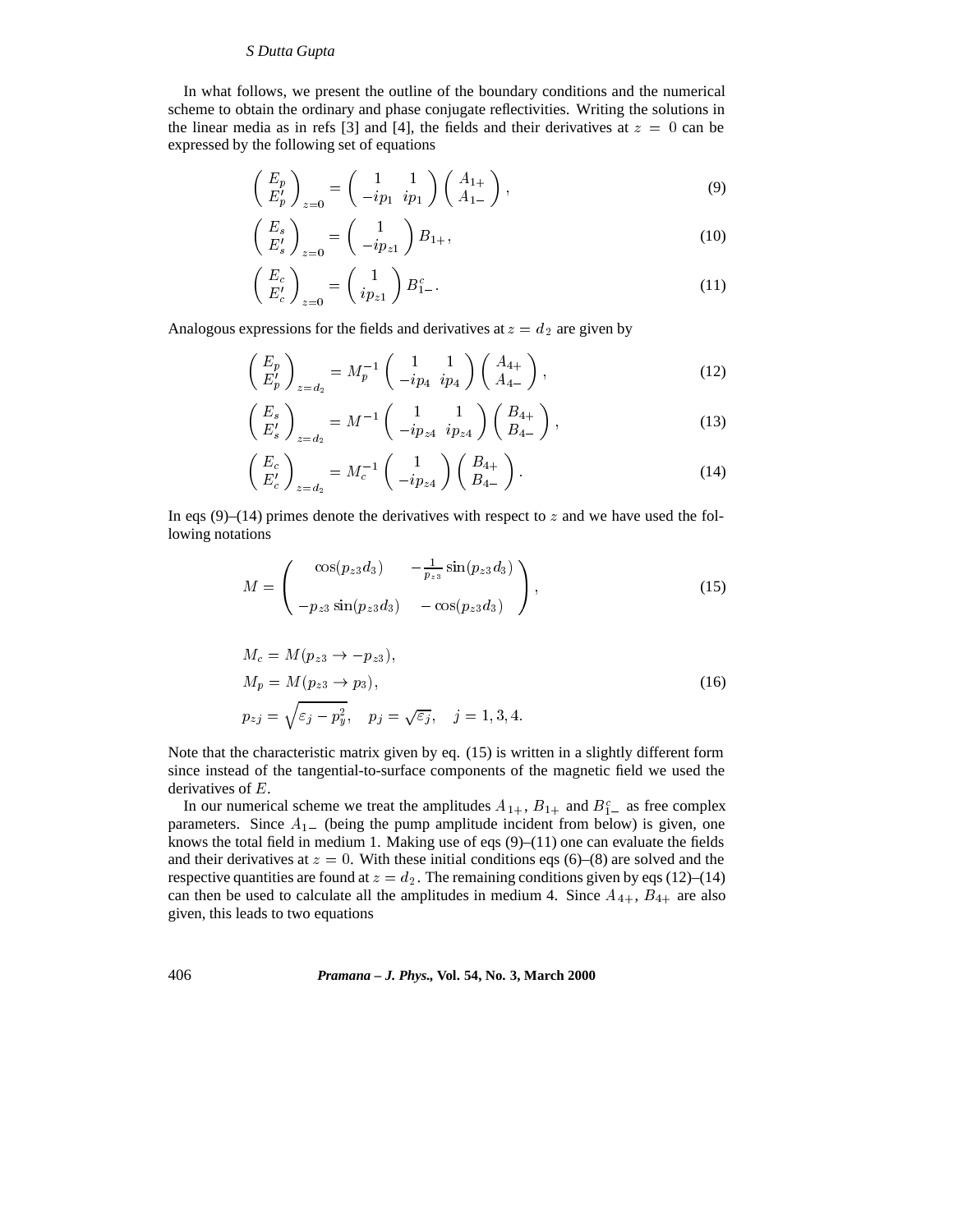*Phase conjugation in nonlinear waveguide*

$$
A_{4+}(A_{1+}, B_{1+}, B_{1-}^c) = A_{4+},
$$
\n<sup>(17)</sup>

$$
B_{4+}(A_{1+}, B_{1+}, B_{1-}^c) = B_{4+}.
$$
\n<sup>(18)</sup>

The third equation (the second row of eq.  $(14)$ ) arises from the continuity of the phase conjugated field at the prism-spacer layer interface. One thus has a closed system of three complex equations for three complex unknowns  $A_{1+}$ ,  $B_{1+}$  and  $B_{1-}^c$ . These equations are solved numerically. The knowledge of  $A_{1+}$ ,  $B_{1+}$  and  $B_{1-}^c$  finally leads to the evaluation of the ordinary and phase conjugated reflected wave amplitudes  $B_{4-}$  and  $B_{4+}^c$ , respectively. The calculation of the corresponding reflection coefficients ( $R$  and  $R_c$ , respectively) is then straightforward

$$
R = \left| \frac{V_{4-}}{V_{4+}} \right|, \quad R_c = \left| \frac{V_{4+}^c}{V_{4+}} \right|,
$$
\n(19)

where V's denote the dimensionless intensities, e.g.  $V_{4+} = |B_{4+}|^2$ . Analogous intensities for the pump will be denoted by  $U$ 's.

#### **3. Numerical results**

For numerical calculations the system parameters (corresponding to a GaAs waveguide on a Al<sub>2</sub>O<sub>3</sub> substrate) were chosen as follows:  $\varepsilon = 3.1329$ ,  $\varepsilon_{20} = 12.9599 + 0.045i$ ,  $\varepsilon_3 = 1.0$ ,  $\varepsilon_4 = 6.145$ ,  $d_2 = 5.5$   $\mu$ m,  $d_3 = 0.12$   $\mu$ m,  $\lambda = 0.82$   $\mu$ m. Linear results for the reflection and transmission of the signal wave in absence of the pump are shown in figure 2a. It is clear from figure 2a that for angles of incidence larger than about  $46^{\circ}$ , there is almost null transmission through the structure. This is the regime where the guided modes can be excited. Excitation of eight such modes leading to dips in the reflection coefficient



**Figure 2a.**

*Pramana – J. Phys.,* **Vol. 54, No. 3, March 2000** 407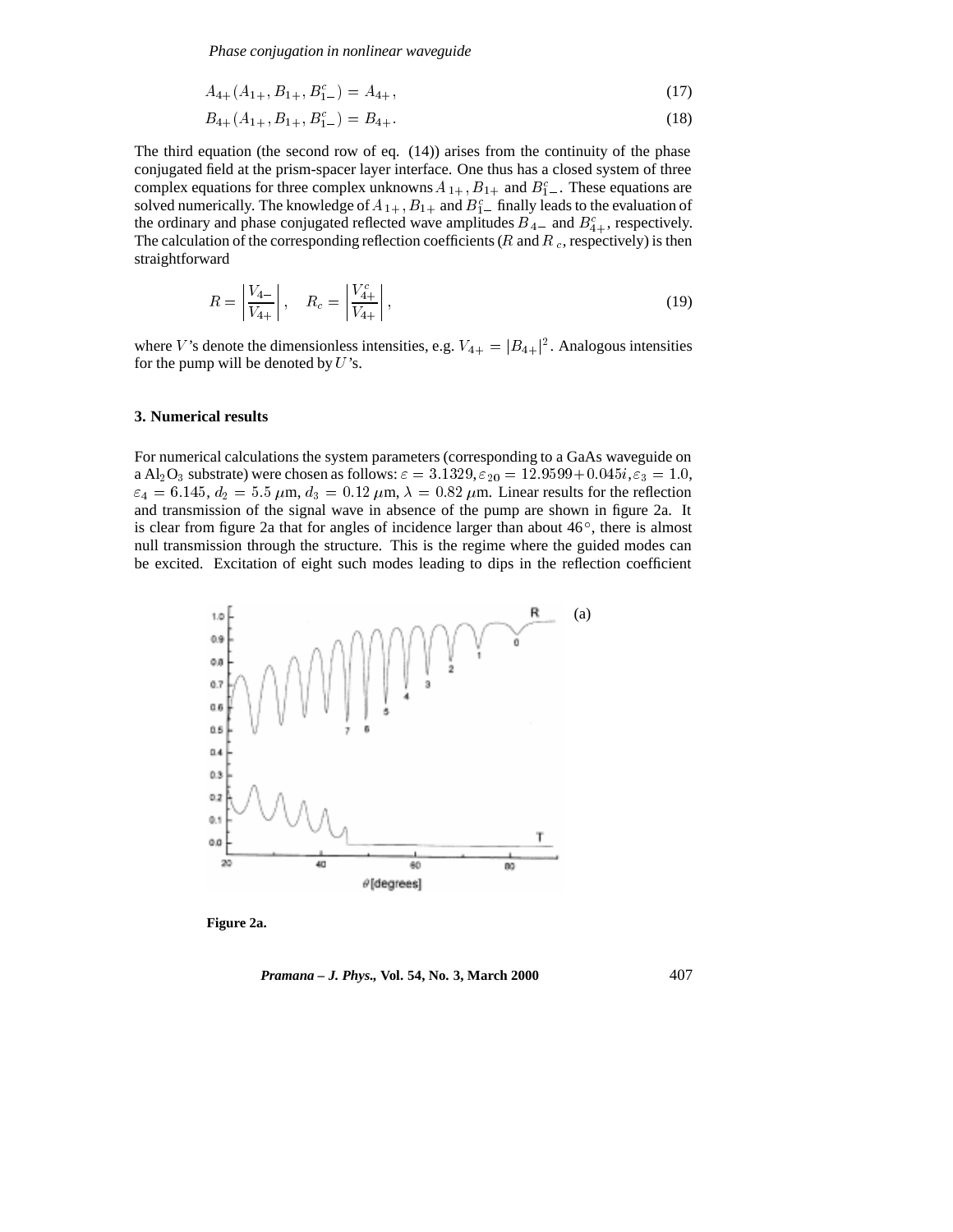# *S Dutta Gupta*



**Figure 2.** (a) Intensity reflection R and transmission T from the linear structure. Dips in <sup>R</sup> labeled by integers 0 to 7 correspond to the guided mode resonances; (**b**) roots of the dispersion equation: Im( $\theta$ ) (squares), Re( $p_y$ ) (circles) and Im( $p_y$ ) (triangles) plotted against  $\text{Re}(\theta)$ . Other parameters are as in figure 1.

R are shown in figure 2a. Various modes are labeled by their corresponding mode numbers. For angles below 46°, the oscillations in reflection and transmission correspond to Fabry– Perot (FP) type of resonances. The angular width of the resonances can be quite misleading in inferring about the losses associated with these modes. For example, the fundamental guided mode (labeled by 0) is known to possess the lowest damping, it exhibits the largest angular width. Information about the losses associated with the modes can be obtained by solving the dispersion equation, treating the angle of incidence as a complex parameter. The real(imaginary) part of  $\theta$  gives the approximate location(width) of the resonances. Knowledge of  $\theta$  can then be used to calculate the real and imaginary parts of  $p_y$ . The propagation constant  $\text{Re}(p_y)$  gives the effective index of the mode, while Im( $p_y$ ) determines the losses of the mode. The results for  $\text{Re}(\theta)$ , Im( $\theta$ ),  $\text{Re}(p_u)$  and Im( $p_u$ ) are shown in figure 2b, where the latter three quantities (denoted by squares, circles and triangles, respectively) are plotted against the first. It is clear from figure 2b that the losses of the guided modes increase as the mode number increases. Note also that the FP modes are characterized by much larger decay rates compared to the guided modes.

We next consider the case when the pump is on. We adopt the procedure outlined in the previous section to calculate the ordinary and phase conjugated reflectivities. The results for  $R_c$  and R for  $V_{4+} = 1.0 \times 10^{-8}$ ,  $U_{4+} = 0.001$  and for two different values of  $U_{1-}$ , namely, 0.001 (dashed line) and 0.005 (solid line) are shown in figures 3a and 3b, respectively. It is clear from figure 3a that there is an enhancement of the phase conjugated reflectivity  $R_c$ , whenever a mode (be it the FP or the guided mode) is excited. The enhancement is significant for the guided modes. The most important feature that can be noted from figures 3a and 3b is that for larger pump strengths there is a splitting of some of the resonances (see solid curves), while the FP modes and the higher order guided modes with larger damping do not exhibit the splitting.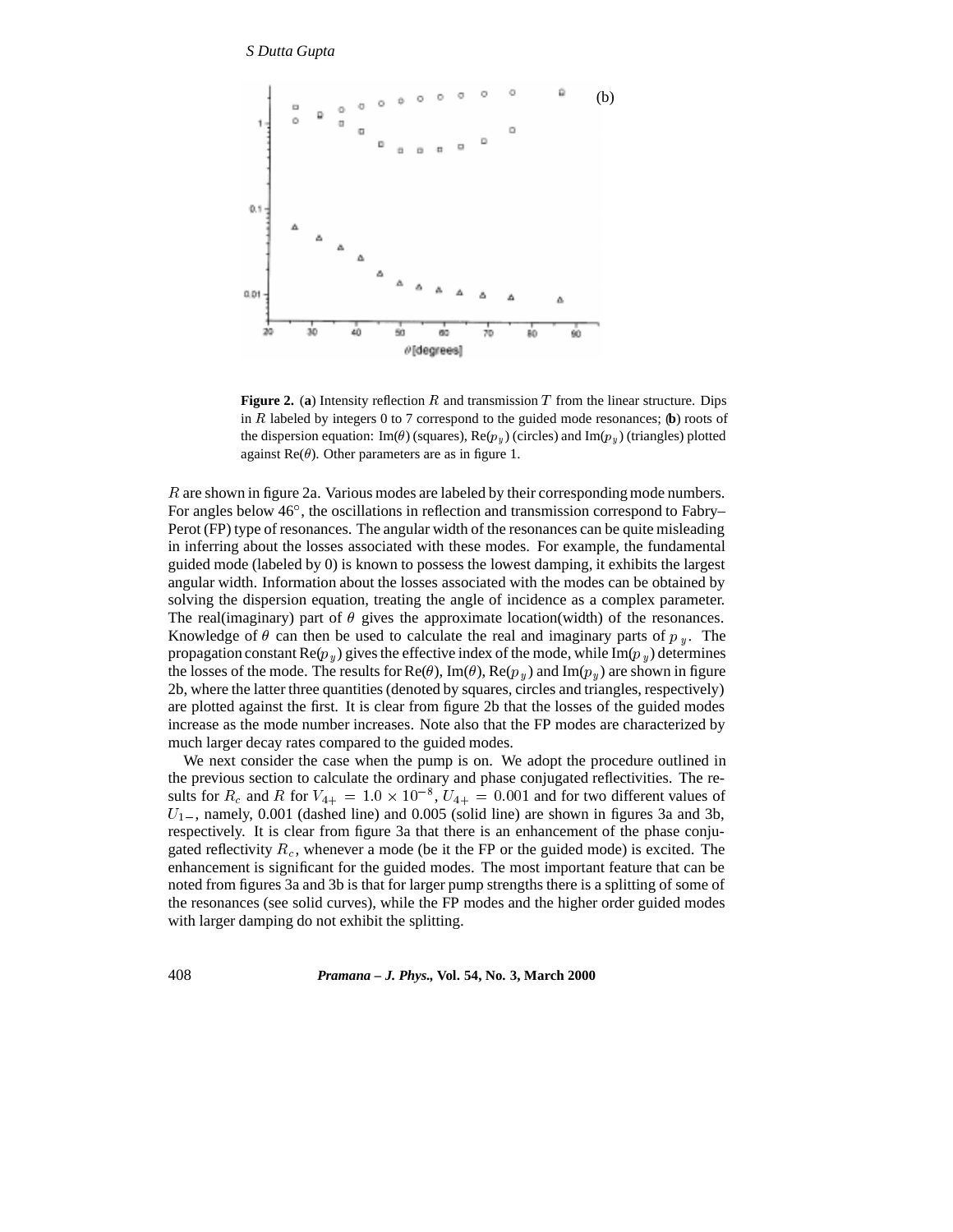*Phase conjugation in nonlinear waveguide*



**Figure 3.** (a) Phase conjugated and (b) ordinary reflection coefficients  $R_c$  and  $R$ , respectively, for the nonlinear waveguide for incident probe intensity  $V_{4+} = 1.0 \times$  $10^{-8}$ , pump intensity from top  $U_{4+} = 0.001$  and for two different values of pump intensity from below  $U_{1-}$ , namely, 0.001 (dashed line) and 0.005 (solid line). Other parameters are as in figure 1.

We now show that a simple model based on the undepleted pump approximation can explain the phenomenon of splitting and its major features. Under undepleted pump and slowly varying envelope approximation, i.e. writing

$$
E_{s,c}(z) = A_{s,c}(z) \exp(\pm i p_z z),\tag{20}
$$

*Pramana – J. Phys.,* **Vol. 54, No. 3, March 2000** 409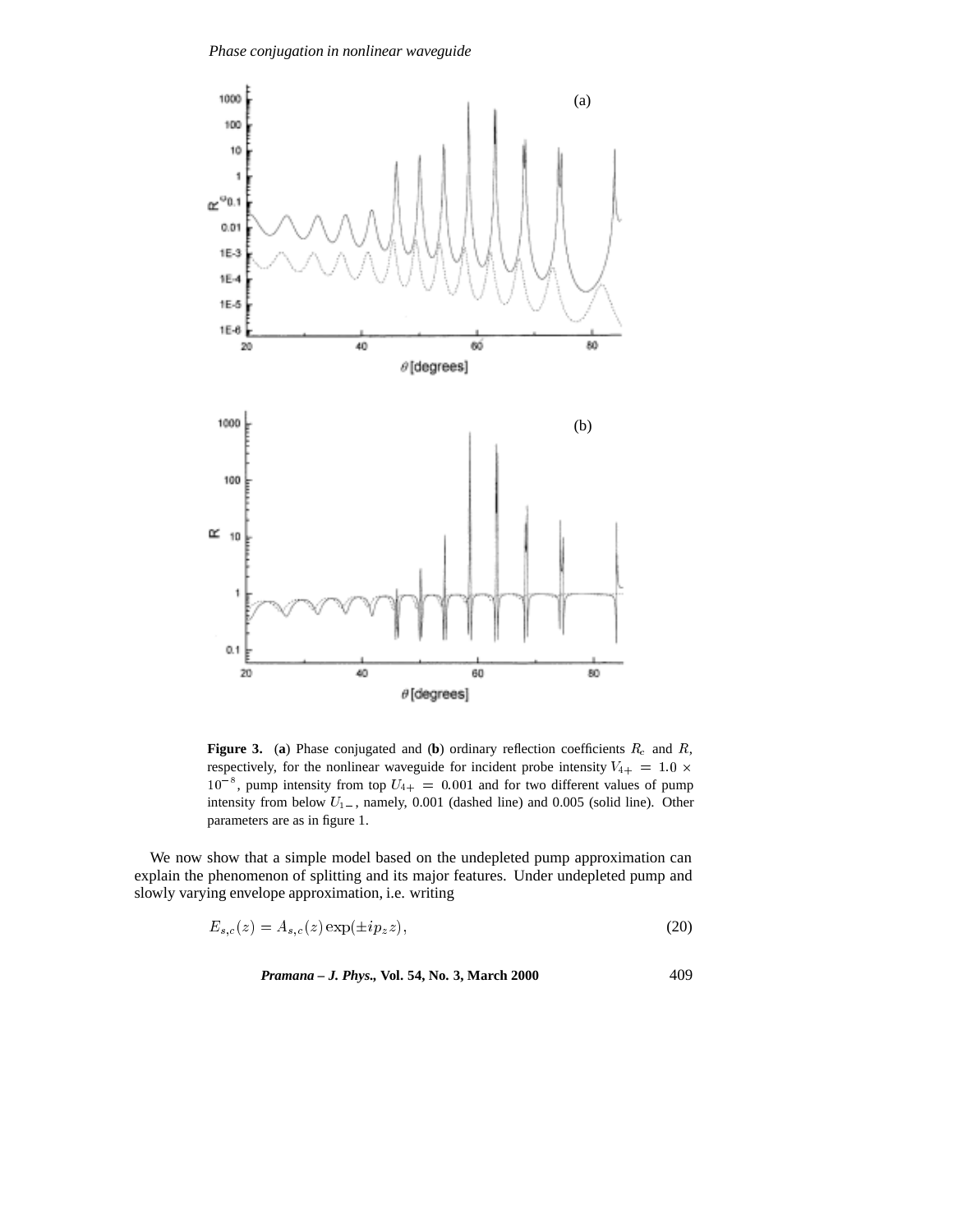and treating the  $A$ 's as slowly varying, eqs  $(6)$ – $(8)$  can be reduced to the following set of equations

$$
\frac{\mathrm{d}A_s}{\mathrm{d}z} = -i\gamma A_s - i\delta A_c^*,\tag{21}
$$

$$
\frac{\mathrm{d}A_c^*}{\mathrm{d}z} = -i\gamma A_c^* - i\delta^* A_s. \tag{22}
$$

In eqs (20), (21) the constant  $\gamma$  is real while  $\delta$  is complex for real dielectric constant  $\varepsilon_{20}$ . It is important to note that the modulus of  $\delta$  is proportional to the pump intensity. The eigenvalues  $\lambda_{1,2}$  of the system (21), (22) can be written as

$$
\lambda_{1,2} = i(\gamma \pm |\delta|). \tag{23}
$$

It is clear from eq. (23) that there is a splitting, the magnitude of which is determined by the absolute value of  $\delta$  which increases as a function of the pump intensity. Note that damping was ignored in deriving eqs  $(21)$ – $(23)$ . In presence of damping the split resonances will be resolved if  $|\delta|$  exceeds the losses so that the splitting is not masked by the loss induced broadening. It is now clear why the modes with higher quality factors (consequently lower losses) exhibit the splitting and why the splittings show up only at larger power levels of the pump.

## **4. Conclusions**

In conclusion, we studied a nonlinear waveguide in a degenerate four wave mixing configuration and calculated the reflectivities of the signal wave in both specular and backscattering directions. We have shown that guided mode resonances can lead to a significant enhancement of the phase conjugated reflectivity. We also reported a novel pump induced splitting in the guided mode resonances. The phenomenon of splitting was explained in terms of a simple model based on the undepleted pump and slowly varying envelope approximations. It is well known that nonlinear guided wave structures can exhibit bistability and nonreciprocity [1] leading to potential practical applications. Studies on these issues in the degenerate four wave mixing configuration are under way and will be reported elsewhere.

## **Acknowledgement**

The author would like to thank the Department of Science and Technology and the National Laser Programme for supporting this work.

#### **References**

- [1] S Dutta Gupta, in *Progress in optics* edited by E Wolf (North Holland, Amsterdam, 1998) vol. 38, pp. 1–84
- [2] R A Fisher (ed.), *Optical phase conjugation* (Academic, New York, 1983)